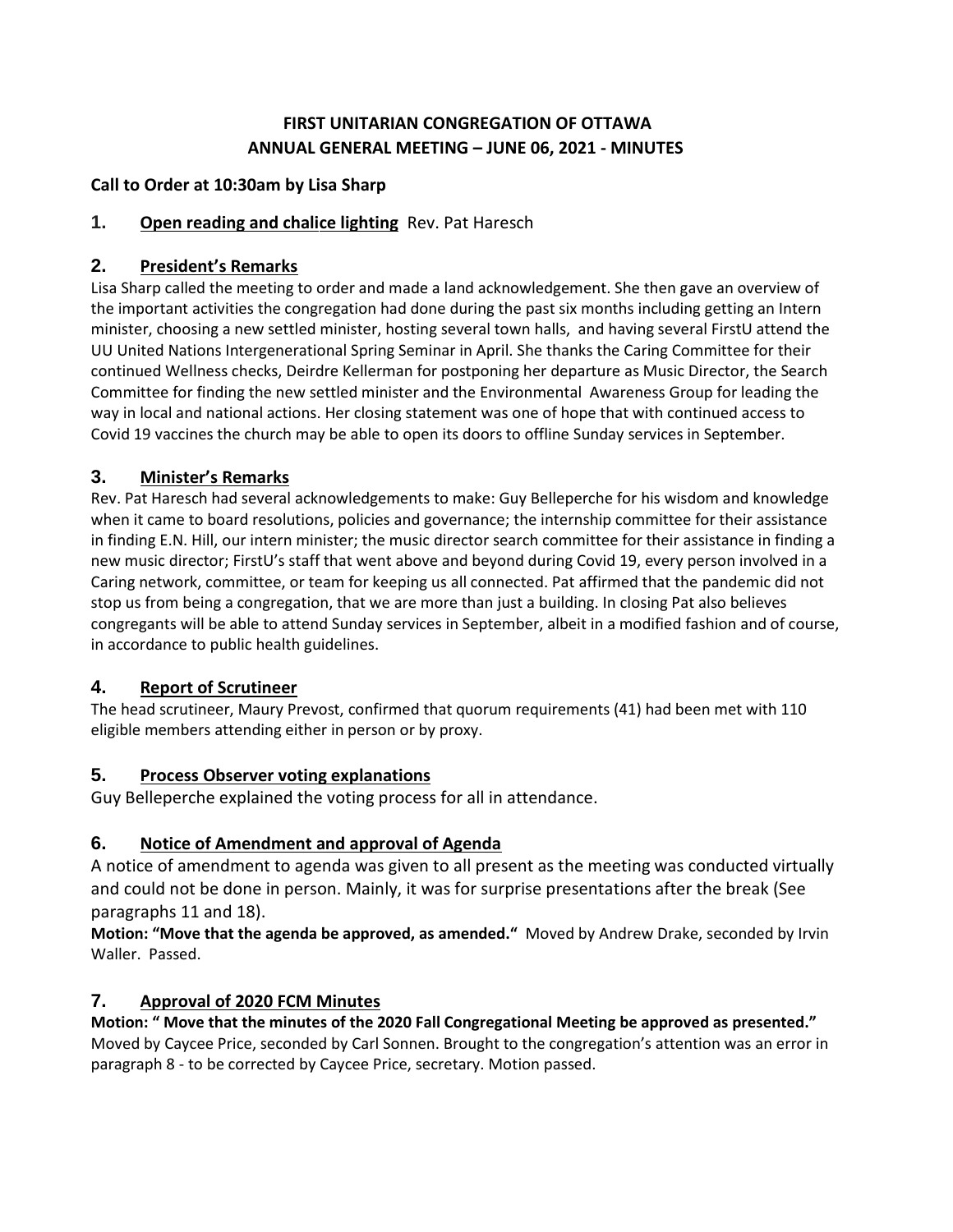# **8. Intern Minister's Remarks**

E.N.Hill expressed thanks to those who helped them during their stay. He received much support and feedback for which he was extremely grateful. His thanks included (but were not limited to): FirstU staff, the Board, the internship committee, those who took his workshop, Rev. Pat Haresch, and Joan Auden for her generous hospitality. Despite the pandemic they felt extremely fortunate to have had such a rich learning experience. They've already begun the next steps in their journey of religious leadership and dream goal to become a military chaplain. Guy Belleperche also thanked E.N. on behalf of the congregation for their passionate presence.

# **9. Ratification of Acts of the Board**

**Motion: "Move that the acts of the Board from November 01, 2020 to May 12, 2021 be ratified."** Moved by Brent Nicolle, seconded by Andrew Drake. Passed.

# **10. Campus Development Committee (CPC)**

Terry Kimmel presented two motions on behalf of the CPC.

**10.1** - **Motion to develop an integrated plan for the improvement and development of the FirstU Campus. Whereas:** 

● **FirstU groups and individuals have proposed improvement and development initiatives for the FirstU Campus, including a proposal for Indigenous gardening and regenerative agriculture, proposals for improvements to our building, our existing gardens, and our playground area, and other suggestions for ways to enhance community and spiritual experiences on the Campus and to make it a welcoming space;** 

● **FirstU groups and individuals have identified issues and opportunities to consider in future improvement and development initiatives, including the recommendations from the Ecological Assessment of Assets, the incorporation of Indigenous reconciliation into Congregational activities, the continuing climate crisis and our commitment to the Green Sanctuary initiative, and the examples of innovative land use from other congregations; and** 

● **The creation of a new integrated plan for the overall improvement and development of the FirstU Campus is a necessary step in developing/ refining our site plan and in translating words and commitments to action.** 

## **The Congregation:**

**Directs the Board of Directors and its Campus Planning Committee, working with the Operations Manager and the Property Team where appropriate, with input from our Campus Partners, Unitarian House, River Parkway Children's Centre and Or Haneshamah, to explore the feasibility of a variety of development and improvement projects on the campus, including, but not limited to:**

● **making improvements to the existing church building to better serve future Congregational and program needs, and to mitigate impacts of climate change;** 

● **improving our existing playground area, and/or creating new play areas if not already being included in the planning of mixed-income housing;** 

● **enhancing and highlighting our green spaces and the natural environment of the Campus;** 

making our site more resilient to climate change, such as removing pavement where possible and **including sponge gardens to reduce flooding;**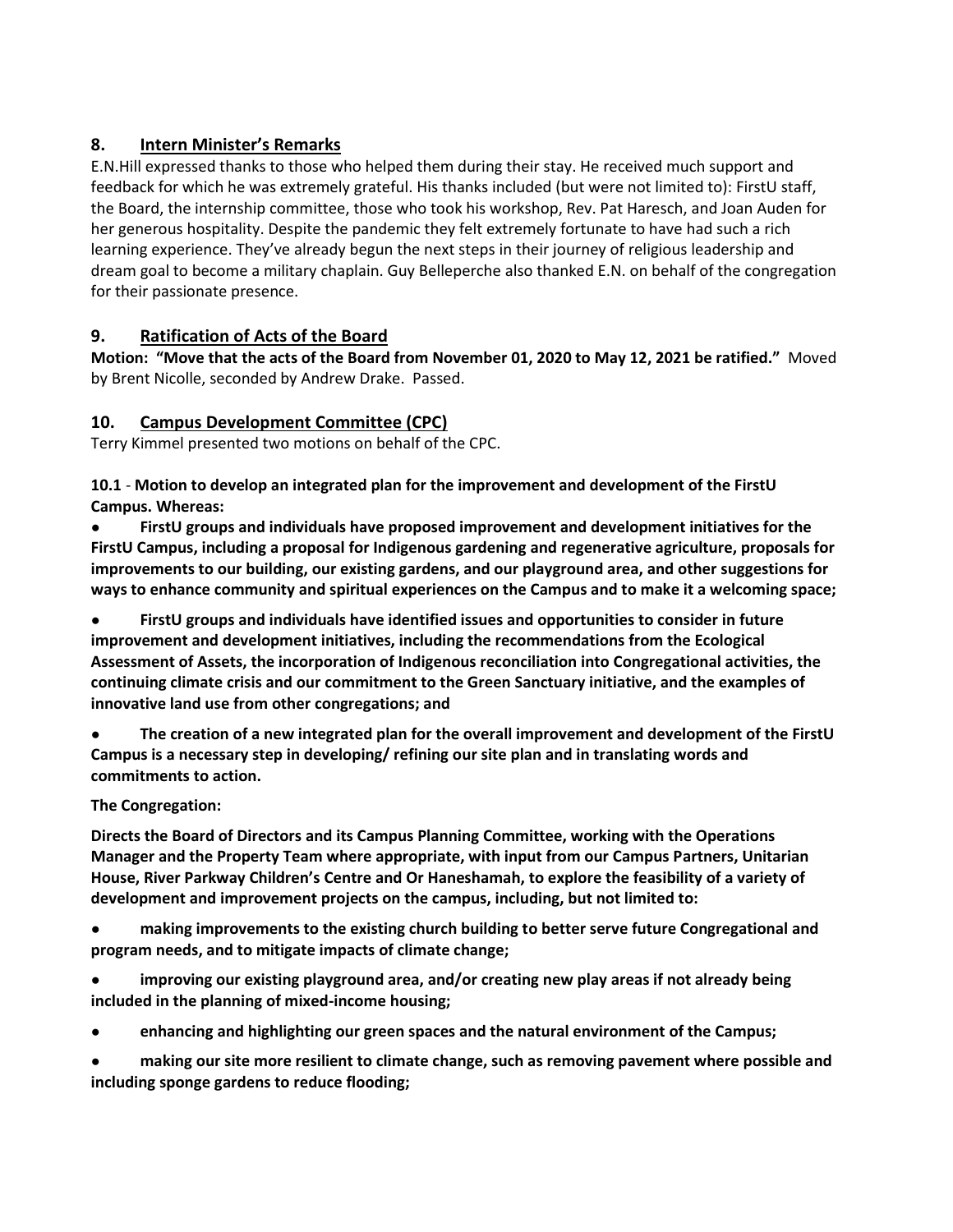● **creating community food gardens; and** 

● **creating a welcoming outdoor space ("town square") which can be used for outdoor meetings, services and events.** 

**The integrated plan would incorporate the results of the various feasibility studies, and would be brought back to the Congregation for consideration and further direction in the future.**

Moved by Terry Kimmel, seconded by Caycee Price. Passed.

**10.2 - Motion for approval of a feasibility study for a new building on our campus to provide mixed income housing. Whereas the Congregation wants to:** 

● **create a residential community which is a leading example of mixed income housing, including significant numbers of apartments which are rented at much-below-market rents, at modestly- belowmarket rents, and at market rents;** 

implement developments in a manner that is intended to be free of direct fossil fuel use (natural **gas/propane/oil) in normal operations (heating, hot water, cooking, etc) and uses high standards of construction from an environmental point of view;** 

● **ensure that green space continues to be an important element of the campus, including areas that promote a respect for nature such as gardens, playgrounds, outdoor meeting space and trees;** 

- **identify community partners that could include local Indigenous organizations; and**
- **generate revenue that will help to advance the Congregation's initiatives in support of its mission and to support the operations of the Congregation.**

#### **THE CONGREGATION:**

● **Gives its approval in principle for the construction of one new building on the campus, for the primary purpose of providing affordable housing;** 

● **Authorizes the Board, with the assistance of the Campus Planning Committee (CPC), to proceed with a feasibility study including the identification of potential partners for the initiative and development of the business case for the project;** 

● **Recognizes and accepts that the Statement of Intent (see Appendix A) is a starting point for the feasibility study; and** 

● **Calls on the Board to return to the Congregation with the recommendations from the feasibility study and to seek further approvals for proceeding to the next stage of this project providing the results of the feasibility study are consistent with our goals and principles.** 

Moved by Terry Kimmel, seconded by David Chernushenko. Passed.

### Questions/ concerns raised:

- 1. "Do we have any idea of how much the study will cost?" **Answer:** Yes, approximately \$20,000 for 4.5 months work.
- 2. Concern about the use of the word "gas" in the Guiding Principles (Appendix A). **Answer:** The motion supersedes the verbiage used in the guiding principles which is dated from 2018 and will be updated after the feasibility study.
- 3. "Where does location fit into all of this?" **Answer:** Site C is being proposed.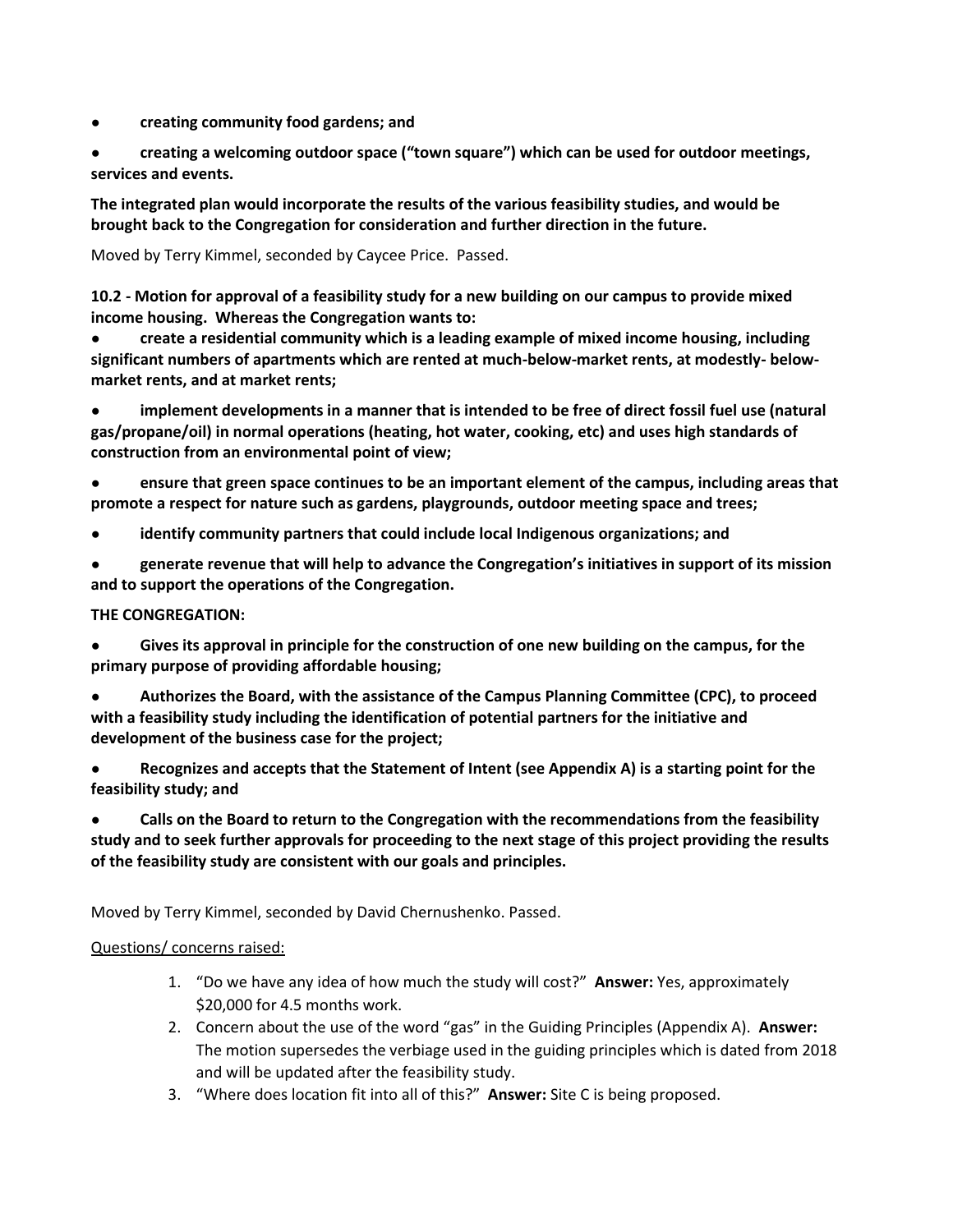- 4. "What about a suggestion made at a previous meeting to have a fundraiser to hire a professional designer/ architect/ landscaper who would oversee from an objective point of view all the elements of the various communities." **Answer:** It was approved in the first motion.
- 5. "When will we know the details of what's planned for Christie's property and the dentist property?" **Answer:** Christie's new building has already been determined and approved but construction date is unknown. It may be as high as 24 stories. Rennie's no known building plans and is willing to work with FirstU. Dental office: as far as we know has plans to build a medical centre that may be 4-6 stories high.
- 6. Concerns about getting rid of the pavement for people with walkers. **Answer:** A parking survey will be done in the future.
- 7. "Has Unitarian House abandoned plans to move elsewhere?" **Answer:** They no longer intend to move and they have not asked for more space on FirstU property (although the option to negotiate will remain open).
- 8. "Who will the new building apartments be rented to?" **Answer:** Apartment rentals will be open to anyone (not just FirstU members).
- 9. "If one third of the apartments will not have a rent reduction, is the building going to contain amenities such as a swimming pool for the tenants?" **Answer:** It is far too early to make decisions about amenities.
- 10. "Has a decision been made about a possible second entrance to the property? **Answer:** The City of Ottawa has not yet given us any approvals to create a second entrance. Only current recourse is to make arrangements with our neighbours on Richmond Rd.
- 11. "With respect to a second entrance, would we need to purchase more land or would the city of Ottawa expropriate land?, if necessary." **Answer:** The City of Ottawa will not expropriate land as they do not believe we need a second entrance. We would have to negotiate with our neighbours.

## **11. Farewell to Deirdre Kellerman**

Donna Bowen-Miller thanked Deirdre, on behalf of the FirstU choirs, for all her hard work during the past six years as music director. Jane Lindsay also thanked her, on behalf of non-choir congregants.

# **12. Treasurer's Report**

## **12.1 - 2020 Audited Financial Statements**

Justine De Jaegher, Treasurer, first thanked Michelle Jackson for her hard work in coordinating the audit during the pandemic since no auditors were able to be on site. She then went on to mention highlights of this year's audit report. Unique to 2020 is the long-term debt figure which is a \$40,000 loan received from the Government of Canada (Canada Emergency Business Account - CEBA loan) of which \$10,000 is forgivable as long as we meet the repayment deadline. There is a small year-end surplus which is fantastic given the substantial revenue loss due to Covid-19 (primarily from loss of in-person fundraisers and rental revenue). The Government's Canada Emergency Wage Subsidy (CEWS) program allowed us to maintain this surplus. Note 6 of the report explains the re-balancing of the Legacy fund, between the Legacy Endowment and Legacy Unrestricted funds to be in accordance with the 2012 Legacy policy. If people want more information about the help we received from the Government of Canada during the pandemic, please read note 13.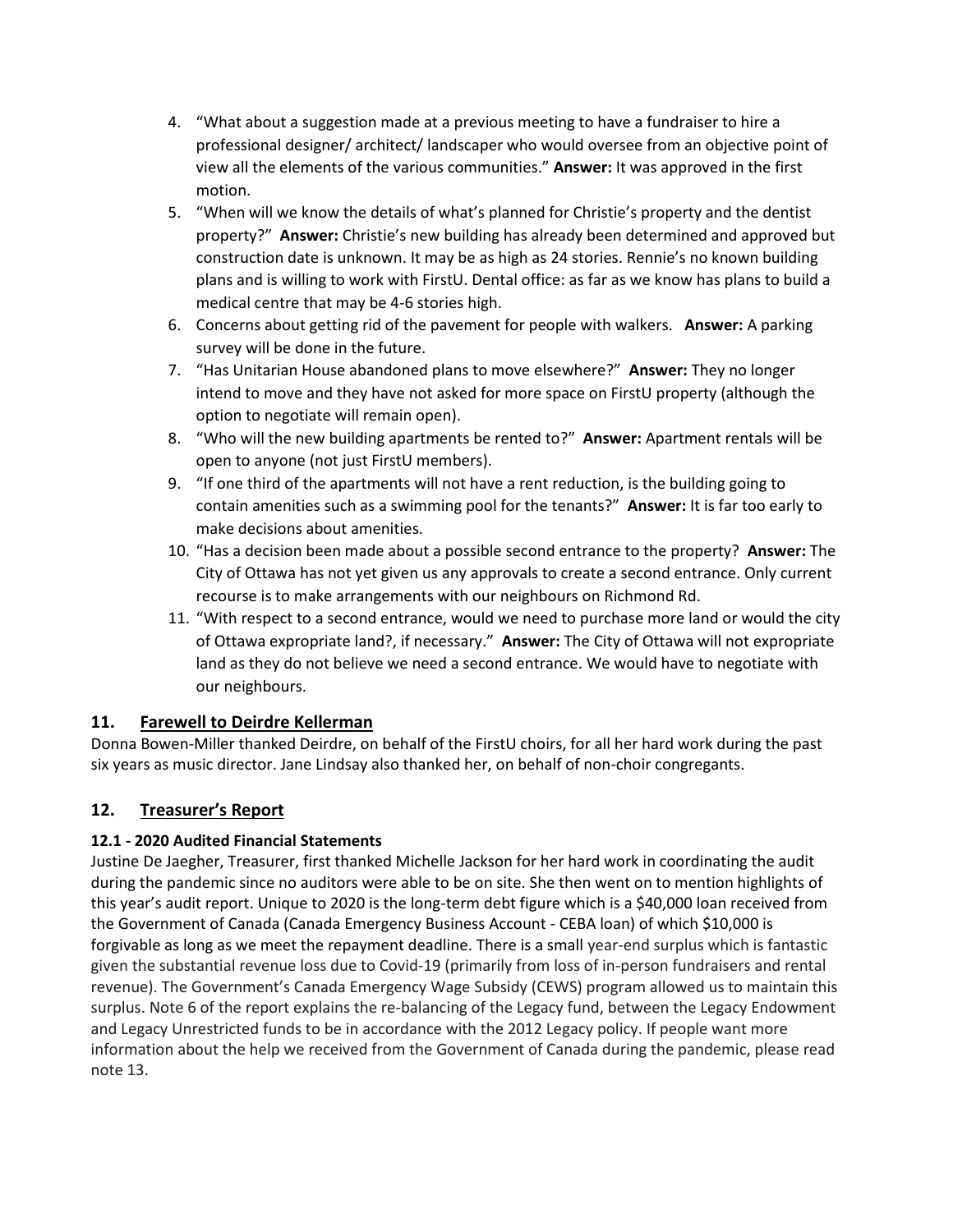**Motion: Move that the audited financial statements for 2020 report be accepted by the congregation.** Moved by Justine De Jaegher, seconded by Brent Nicolle. Passed.

Questions raised:

- 1. "Do we still have investments in fossil fuels?" **Answer:** Yes, and no. We are divested in a Primary sense, however we are not divested in a secondary sense.
- 2. "What surplus amount are we talking about?" **Answer**: With the CEWS it is around \$18,000.
- 3. "In Note 5, where does the figure of \$422,086 for the FirstU land come from?" **Answer:** Margaret explains that the auditor uses the original purchase price of the land (in this case from approximately 50 years, and it is not depreciated). For a current value of the we would need to hire an estimator. A request was made to have this note added to the report.

### **12.2 - 2021 Budget Update**

Justine De Jaegher explained that although there is no formal resolution to be made, she wanted to give an update given this extraordinary continuation of the Covid year, to give a sense of our finances. The biggest news is that our pledges continue to come in and we find ourselves in a fairly positive financial situation as of April 30th (only a \$20,000 deficit which we anticipate will be offset moving forward by additional pledges and continued re-eligibility for the CEWS program). We received an incredibly generous bequest of \$450,000 from the estate of Ann Denis which expands our Legacy Fund Endowment for which Justine would like to send a huge thank you. In closing, Justine announced that she has resigned from the position of Treasurer due to work commitments.

### **12.3 - Re-Appointment of Auditor for 2021/ 2022**

Although the Finance committee feels the congregation is due for a tender process, they do not recommend we proceed with one during the pandemic. It would be more prudent to continue with the current auditors until next year.

**Motion: Move that the congregation re-appoint Raymond Chabot Grant Thornton (RCGT) as Auditor for 2021/2022.** Moved by Justine De Jaegher, seconded by Andrew Drake. Passed.

## **13. Report of the Nominating Committee**

### **13.1 Nomination to elect Directors to the Board**

**Motion: Whereas, as Andrew Drake was elected at the 2020 Fall Congregational Meeting, as shown in the minutes of that meeting but was not confirmed at the Annual General Meeting, AND that Brent Nicolle has completed year 3 of his first 3-year term, be it resolved that the nominating Committee nominates the following candidates for the Board of Directors:** 

- **Brent Nicolle for the 1st year of a second 3-year term, and**
- **Andrew Drake to the 2nd year of the first 3-year term,**

**the Nominating Committee so moves**. Moved by Joe Connor, seconded by Carl Sonnen. Passed.

### **13.2 Nomination of Officers to the Congregation**

**Motion: The Nominating Committee moves that President Lisa Sharp be nominated for her 2nd 1-year term, that Vice-President Brent Nicolle be nominated for his 2nd 1-year term, and that Secretary Caycee Price be nominated for her 2nd 1-year term. The Nominating Committee so moves. Moved by Joe Connor, seconded by Carl Sonnen. Passed.**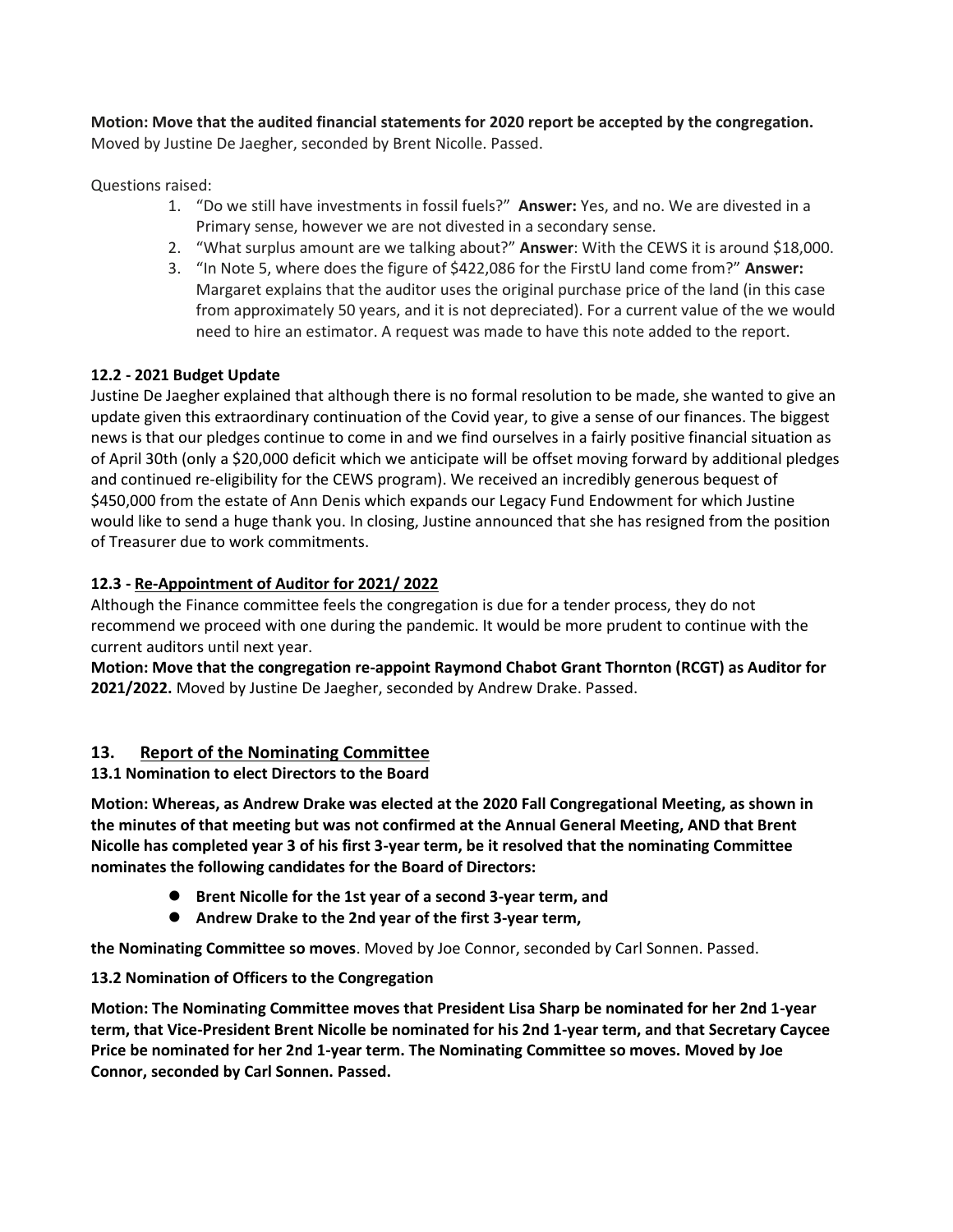## **14. Report on Green Sanctuary Program**

Mike Fletcher gave a brief update on the work being done by the Environmental Action Group (EAG) which began in 2019. The Opportunity assessment is now complete and they continue to examine what future actions they take as they move towards being fully accredited as a green Sanctuary. Mike thanked Eva Berringer for all her hard work. Lisa Sharp also thanked Sharon Bowen for her hard work in getting the Ajashki project off the ground. Margaret Linton gave a brief explanation of the motion proposed by EAG related to Green investments that FirstU has.

**Motion: It is hereby moved: That the Congregation's** *Investment Policy Statement within the Investment Policy*

> **1. Require a 15% minimum of the Congregational investment Portfolio to be invested in companies directly related to reducing Greenhouse Gas Emissions – thus protecting the health of the future generations by reducing climate change. These investments would include all sectors described at [www.drawdown.org.](about:blank) This percentage is to be reached within a year of the motion being passed.**

> **2. Use an ESG (Environment Societal and Governance) Rating to exclude investments that have low ratings.**

Moved by Margaret Linton, seconded by David Chernushenko. Passed.

#### Questions raised

1. "Does our Environmental portfolio also include a divestment from arms production?" **Answer:** Yes. We also have a social responsibility in investments which excludes many things like arms, prison farms etc.

### **15. Lay Chaplaincy Report**

Bob Armstrong presented the motion as follows:

**Motion: Whereas lay chaplains are appointed by the congregation ut we have to confirm those appointments annually and because the national lay chaplaincy committee at the CUC has already approved Lisa Boulay's application for lay chaplaincy (and indeed she has received her license from the province of Ontario), AND they have also approved the one year extension for Alex Campbell as a lay chaplain, I move, to be seconded Carol Card, that Alex Campbell and Lisa Boulay be confirmed as lay chaplains of the First Unitarian Congregation of Ottawa.** Passed.

### **16. Acceptance of Annual Report**

Brent Nicolle gave an overview of the report titled "The Church has Left the Building". He described how we missed many things yet persevered, and how despite it all we stayed connected and social responsibility did not stop. We also had significant staffing changes too, including the announcement of the departure of Rev. Pat. It was a pandemic year but it was a busy year.

**Motion: Move that the 2020 Annual report be accepted by the congregation.** Moved by Brent Nicolle, seconded by Carl Sonnen. Passed.